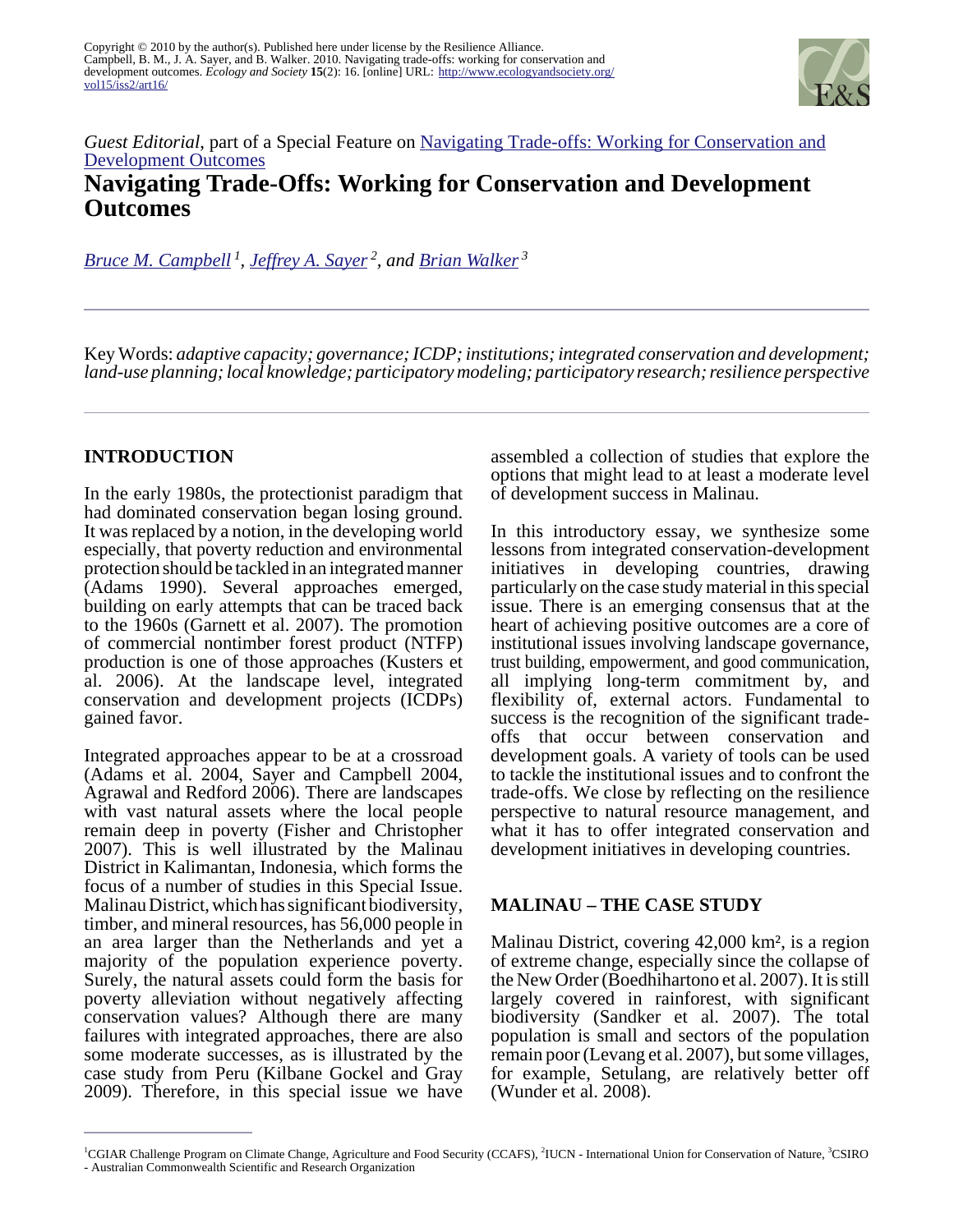The Centre for International Forestry Research (CIFOR) has been involved in research in the district for a decade, covering a wide spectrum of issues, from reduced-impact logging to landscape-level planning. Both government and conservation organizations have subscribed to the rhetoric of pursuing development pathways that would also conserve the rich biodiversity of the area (Boedhihartono et al. 2007). The work has been pursued during a period of weak governance, marked by corruption, political collusion, and nepotism. The timber resources of Malinau bring wealth to the district, though only a tiny portion reaches villagers. Massive oil palm schemes have been discussed but not yet established and at least to some extent this appears to be a cover for intensified timber extraction (Sandker et al. 2007).

### **ACKNOWLEDGING AND DEALING WITH TRADE-OFFS**

In a review of the application of best practice principles in 15 ICDPs in the Lower Mekong region, Hill (2007) concluded that the principle that was least applied by conservation agencies was the need to acknowledge the occurrence of trade-offs. In the South African case study, the lack of acknowledgement of trade-offs was cited as one of the reasons for limited success (Dahlberg and Burlando 2009).

We have to acknowledge the difficulty of recognizing trade-offs. What constitutes a trade-off for one stakeholder may not be for another. In addition, although one element of development may be positive, other elements may not. For example, Kusters et al. (2006), using 55 cases of NTFP trade from Asia, Africa, and Latin America, show that there were situations in which some elements of livelihoods improved although inequality between households grew. In Malinau, members of one village saw the benefits of forest conservation whereas neighboring villagers were displeased with the conservation efforts (Wunder et al. 2008). Differences in conservation and development values are manifest at different scales. For example, local villagers in Setulang village in Malinau wanted one outcome whereas district-level officials wanted another (Wollenberg et al. 2007).

The Punan Tubu, a group of hunter-gatherers in East-Kalimantan, Indonesia, illustrate the very real trade-offs that are faced between conservation and

development goals (Levang et al. 2007). The Punan clearly want conservation and development. In the district capital, the Punan benefit from all of the positive effects of development. Child and infant mortality are very low, and illiteracy has been eradicated in the younger generation. On the negative side, the Punan complain that nothing is free in town. Especially the older generation resent the loss of Punan culture. Because of frustration and unemployment, young people become easy targets for alcoholism and drug addiction. The Punan do not want to choose between conservation and development, between forest life and city life. They want to benefit from the advantages of both. They want to enjoy free forest products but also benefit from the positive aspects of modernity, to go wild boar hunting in the morning and watch television in the evening. They want to enjoy city life in the middle of the forest. The same kind of contradiction leads to identity problems. They want to uphold the traditional life of hunter-gatherers, but at the same time they reject the marginalization that this entails and seek integration into the larger society. In short, they want integration without loss of identity. Thus, even in a single household, the trade-offs play out; there is an immense complexity of trade-offs at the landscape level among multiple actors.

Sandker et al. (2007) demonstrate major differences in perspectives among stakeholders. Whereas conservationists are opposed to plans for logging and conversion of pristine tropical forest to oil palm plantations, the government in Malinau is willing to declare the district a "conservation district", one of only a few in Indonesia, while at the same time supporting large-scale conversion. Large-scale development, i.e., plantations and other intensive land use systems, will yield significant benefits to local authorities and to the local economy. However, there will undoubtedly be losers with such development, e.g., the Punan who rely on NTFPs, those displaced by plantation expansion, and conservationists.

Kusters et al. (2006) conclude that, even though NTFP production systems may provide environmental functions in agricultural landscapes, commercial NTFP production is not likely to reconcile development objectives with conservation of natural forests. More of one tends to mean less of the other. Efforts to achieve NTFP-based development only succeed in establishing conditions where people can intensify forest product management and production and improve their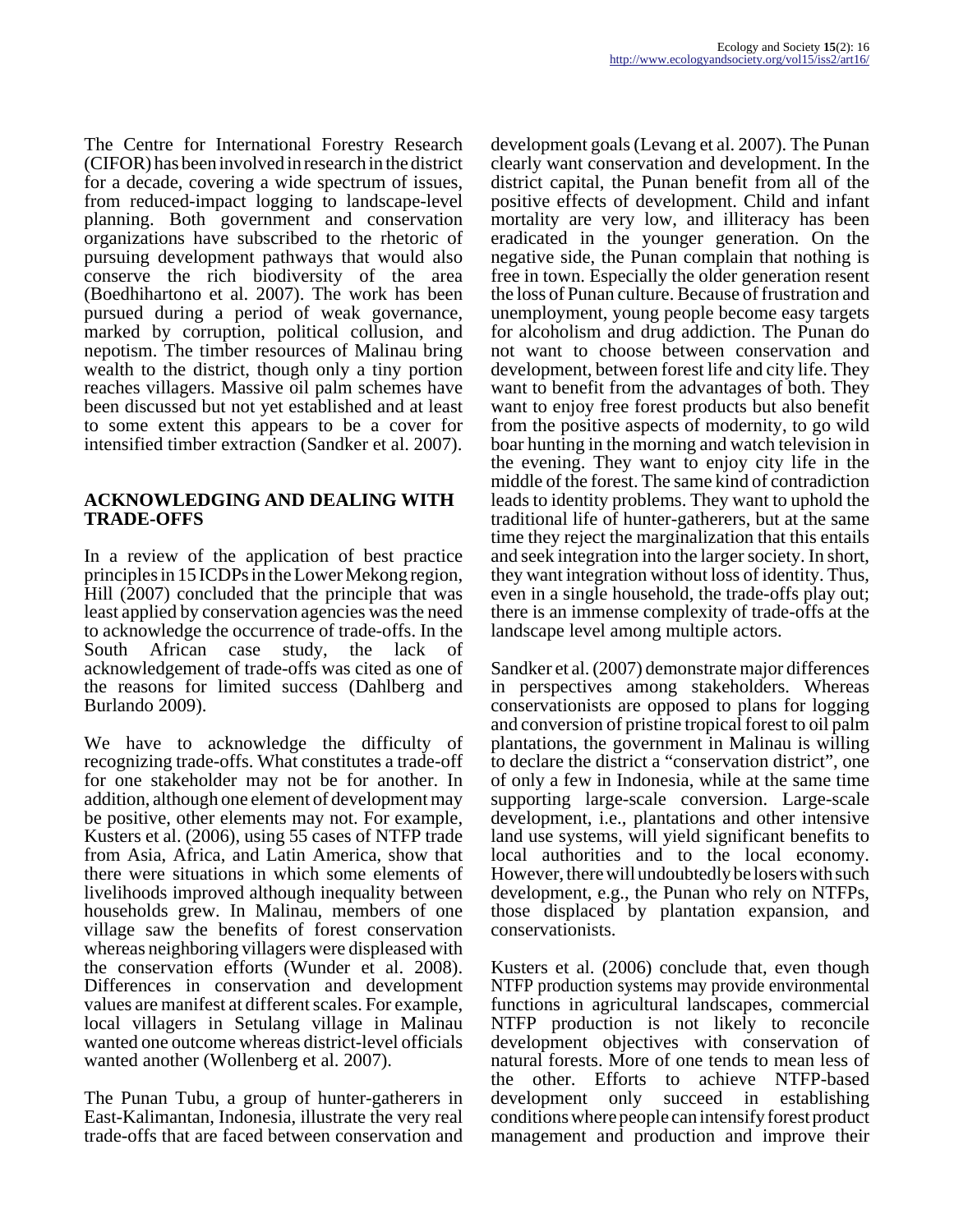market access. However, these same conditions tend to have negative effects on natural forests. Conservation and development organizations need to understand these trade-offs.

Dahlberg and Burlando (2009) argue that the true cost of conservation must be recognized, and those bearing the opportunity costs must be rewarded. Payments for environmental services (PES) are regarded as one of the most exciting innovations in the conservation arena (Ferraro and Kiss 2002, Wunder 2007). They are seen as a more direct conservation approach than the indirect ICDP approach. However, it is apparent that the global biodiversity community is not yet ready to pay the costs. This is illustrated in Setulang village in Malinau. The villagers showed much initiative in preventing logging to save their forests and were interested in the possibility of PES (Wunder et al. 2008). However, buyers of biodiversity could not to be found. There was a reluctance of potential biodiversity donors to enter into a contingent, business-like arrangement in which they have to withdraw if the environmental services are not provided, or conversely, they have to keep paying for a long time if the system works well. This does not fit with the usual donor policy of two- to fouryear projects.

In defense of the potential buyers, there were numerous pitfalls to be dealt with, not least being the transaction costs of securing large land areas covering numerous villages; property rights issues resulting in inter-village conflicts; government policies that favor logging rather than PES; and unclear jurisdictions among local, district, and national levels. PES is a promising innovation but it may not be simple to implement in many landscapes. Attempting to fix some of the problems often brings one back to what needs to be the key focus of ICDPs: enabling collective action; empowering producer groups, who are the environmental service providers; clarifying rights and responsibilities; and facilitating decentralized management structures.

#### **THE INSTITUTIONAL CONTEXT OF CONSERVATION AND DEVELOPMENT**

In the South African case study, it was argued that a key failing was the top-down nature of decision making, rather than fairly negotiated trade-offs. This led to mistrust and resistance (Dahlberg and Burlando 2009). The authors point to the need to recognize the unequal power relations, deal with unrealistic expectations, build trust, ensure transparency, and improve communications. These requirements need time and practitioners skilled in community development. Thus, there have to be realistic resource allocations to address these complex landscape issues, and development of the skills and competencies of the staff of conservation agencies has to be a priority. The Peruvian case makes similar points, stressing the following requirements for success: long-term commitment of external agencies, high levels of social capital, and building a sense of legitimacy in the local community organizations that includes respecting local knowledge (Kilbane Gockel and Gray 2009).

Given this background, the difficulties of facilitating positive outcomes in Malinau can be recognized. There are high degrees of centralization at the district level, top-down planning, governance weaknesses, and very limited attention to empowerment, to the point where officials distrusted the efforts of researchers to empower communities (Wollenberg et al. 2007). Garnett et al. (2007) also make the point that ICDPs are likely to be more effective when good governance is practiced, when attention is given to human capacity building, and when rights and responsibilities over land are clear.

#### **TOOLS AND APPROACHES FOR FACILITATING CONSERVATION AND DEVELOPMENT OUTCOMES**

Spatial planning is a crucial component of government land allocation and ICDP implementation. However, many spatial plans end up on shelves, unconnected to local realities and playing no role in guiding development, especially in regions where governance is weak. Wollenberg et al. (2008) propose five principles to support more interactive planning between land users and government. Their approach sees planning as essentially a process for tackling the institutional issues rather than being a mere source of maps.

**1.** Link local knowledge, experience, and the aspirations of different groups to formal land-use planning and decision making. The importance and necessity of including community perspectives in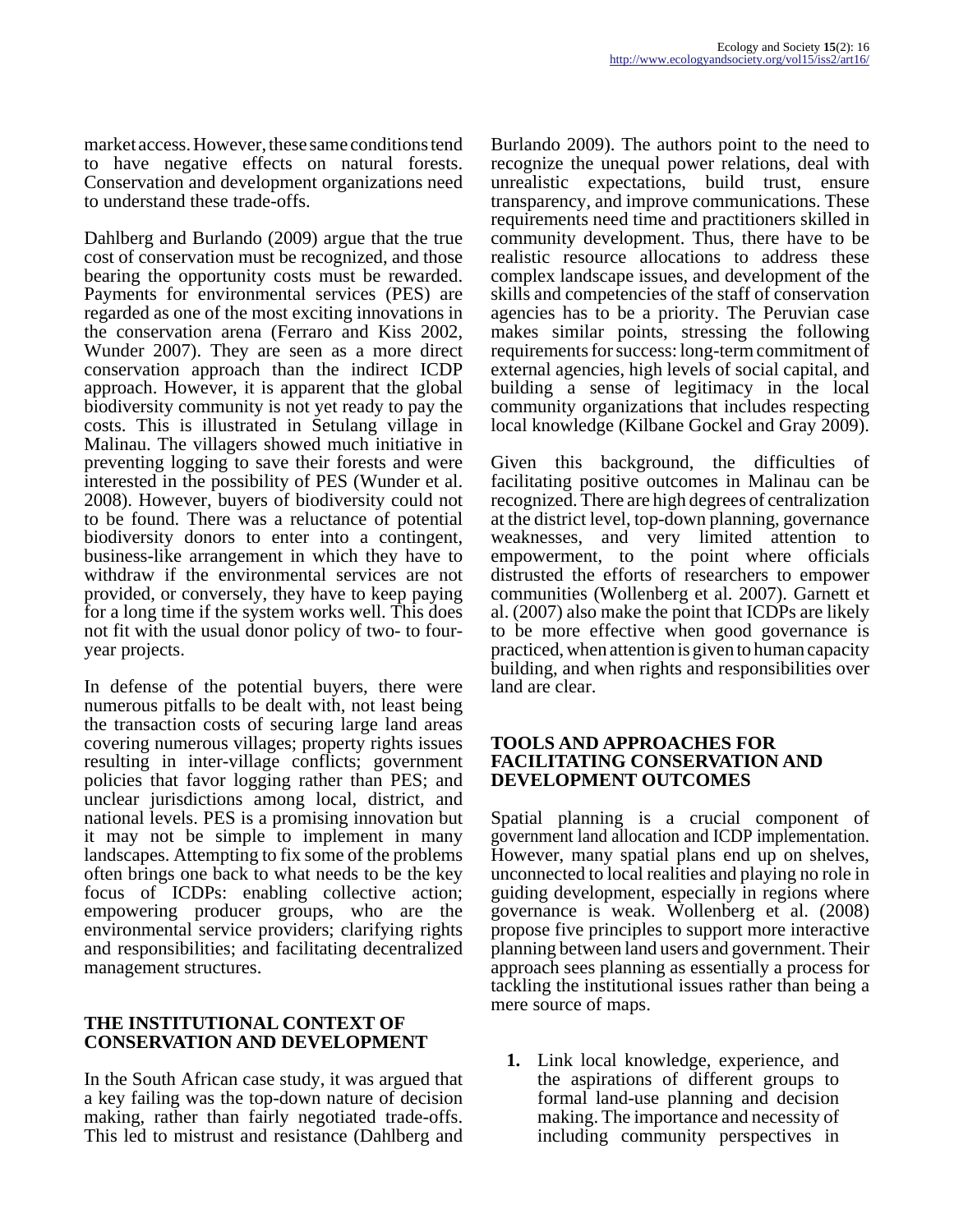natural resource management has encouraged the development of a range of approaches and methodologies (Lynam et al. 2007). The necessity and difficulty of incorporating local perspectives is greatest in tropical forest-dependent communities where poverty, literacy, language, culture, and access can all pose obstacles to effective local engagement.

- **2.** Develop the adaptive capacities of leaders and institutions through better communication and involvement of local land users and managers. Developing the adaptive capacities of different groups who have to work together is a key need in ICDPs. After several years of action research in Malinau to try to accomplish this, it became evident that the sociopolitical situation, leadership, and institutions changed so rapidly that efforts to develop collaboration were a moving and unreachable target. In the complex landscape of Malinau during this period of political reforms, numerous driving forces, stakeholders, and scales created an ever shifting institutional landscape. Leaders' needs for information and relative priorities for conservation and development changed in unpredictable ways. Because standard approaches to developing shared learning among diverse stakeholders did not work in this context, the facilitating team developed new principles for engaging with stakeholders. These required facilitation that was not planned and linear, but was rapidly adaptive and consistent with the principles of "muddling through" (Wollenberg et al. 2007). For example, it was necessary to maintain a near constant physical presence and maintain good relationships with the people closest to the leaders. This required a willingness to accept a significant investment of time and resources in relationship building.
- **3.** Use systems frameworks for understanding land use as a process and anticipating change. One option here is participatory modelling (Sandker et al. 2007). Although this is focused on understanding

the system, it also involves multistakeholder processes which help to empower different stakeholder groups with tools and concepts so that they can drive change themselves.

- **4.** Work at multiple jurisdictional levels. This ensures that the driving forces of landscape change are taken into account; these forces are often actors that are well beyond the district level and who may render local plans meaningless. It means intervening at all levels from the local community to the national government and even influencing some international agencies and companies that are active in the landscape.
- **5.** Build capabilities through explicit activities and procedures. It is usually insufficient to deliver new knowledge and options. The work needs to incorporate the key actors as they will be the ultimate users of any new knowledge or information.

This kind of interactive planning requires significant investments of time and goodwill. It is only appropriate in places of high resource value and threat, where the stakes are high. This approach complements rather than replaces, conventional spatial planning. What is added is a broader understanding of landscape scale processes and an exploration of a broader range of options that explicitly address difficult local and higher level governance issues. External facilitation is important, and probably essential, to ensure that power differentials do not distort the process and to help planners and managers to deal with the necessary transactions costs associated with broad participation and knowledge management.

### **USING A RESILIENCE PERSPECTIVE**

New approaches and concepts are available to practitioners involved in conservation and development initiatives. Perhaps most important is the heightened realization that poverty reduction and biodiversity conservation may not, and in many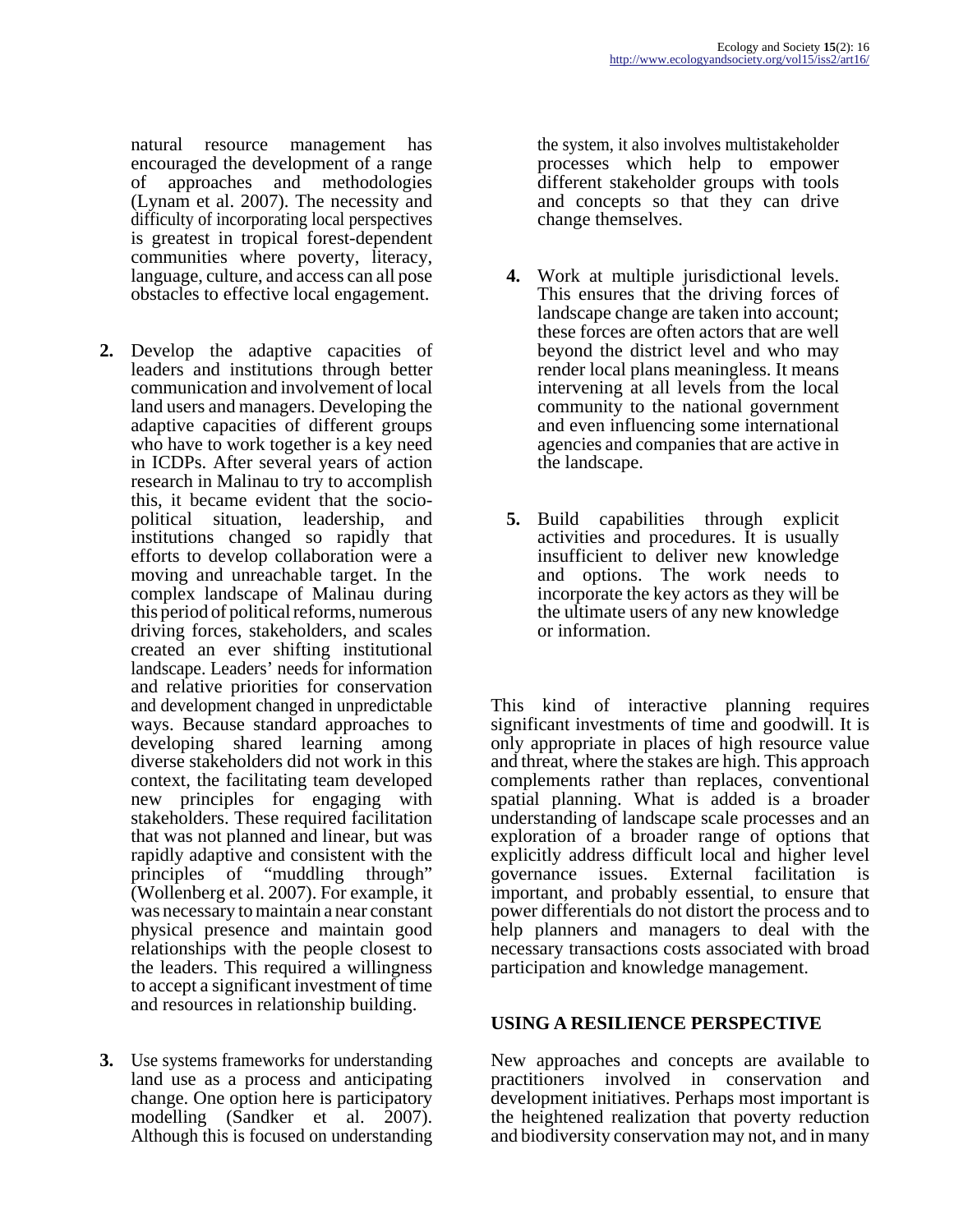cases will not, go hand in hand. Furthermore, there is heightened realization that institutional problems are at the core of constant failures in attempting integrated approaches.

What does resilience thinking have to offer conservation and development practitioners? Walker et al. (2004) define resilience as "the capacity to absorb disturbance and reorganize while undergoing change so as to still retain essentially the same function, structure, identity, and feedbacks". In the case of Malinau, there is much to be said for maintaining the resilience of the ecological system, with its high biodiversity. However, this is not so for the social system, which is characterized by poverty and weak governance. Given the entrenched political and economic interests geared toward maximizing short-term economic benefits and maintaining deeply disparate power relations among local actors, the social system focus in places such as Malinau should be on transformation, rather than resilience, though resilience may be an appropriate ideal for the indigenous cultures of the region. As Walker et al. (2010) argue, the question facing policy makers will increasingly become: "Which parts of our (locality, region or country), or which components or sectors, need enhanced resilience (in order to ensure their present, preferred states can continue), and which parts need to be transformed?"

Perhaps our attention should be more focused on resilience thinking than on the resilience of the system. As D. Armitage (*personal communication*) notes, "resilience thinking helps to direct learning around key variables that enable linked socialecological systems to renew and reorganize along sustainable trajectories in the face of perturbation. The approach's explicit recognition that science and policy must accept the constancy of change, the confusing nature of interactions across spatial and temporal scales, the limits to our ability to control nonlinear systems, and "the complexity inherent in articulating desirable pathways of change in the face of competing social interests" (D. Armitage, *personal communication*) speaks to our experiences in environments such as Malinau.

*Responses to this article can be read online at: [http://www](http://www.ecologyandsociety.org/vol15/iss2/art16/responses/).ecologyandsociety.org/vol15/iss2/art16/ responses/*

## **Acknowledgments:**

*Most of the operational costs of the research presented in this Special Issue on Malinau were funded by the International Tropical Timber Organization. EU and IFAD funded the time of several CIFOR scientists participating in this special issue. We thank Steve Rhee for work on the resilience section of this essay.*

# **LITERATURE CITED**

**Adams, W. M.** 1990. *Green development: environment and sustainability in the Third World.* Routledge, London, UK.

**Adams, W. M., R. Aveling, D. Brockington, B. Dickson, J. Elliot, J. Hutton, D. Roe, B. Vira, and W. Woolmer.** 2004. Biodiversity conservation and the eradication of poverty. *Science* **306**:1146-1149.

**Agrawal, A., and K. Redford.** 2006. Poverty, development and biodiversity conservation: shooting in the dark? Wildlife Conservation Society Working Paper Number 26. New York, New York, USA.

**Boedhihartono, A. K., P. Gunarso, P. Levang, and J. Sayer.** 2007. The principles of conservation and development: Do they apply in Malinau? *Ecology and Society* **12**(2): 2. [online] URL: [http://www.eco](http://www.ecologyandsociety.org/vol12/iss2/art2/) [logyandsociety.org/vol12/iss2/art2/.](http://www.ecologyandsociety.org/vol12/iss2/art2/)

**Dahlberg, A. C., and C. Burlando.** 2009. Addressing trade-offs: experiences from conservation and development initiatives in the Mkuze wetlands, South Africa. *Ecology and Society* **14**(2): 37. [online] URL: [http://www.ecologyandsociety.org/vol14/](http://www.ecologyandsociety.org/vol14/iss2/art37/) [iss2/art37/](http://www.ecologyandsociety.org/vol14/iss2/art37/).

**Ferraro, P. J., and A. Kiss.** 2002. Direct payments to conserve biodiversity. *Science* **298**:1718-1719.

**Fisher, B., and T. Christopher.** 2007. Poverty and biodiversity: measuring the overlap of human